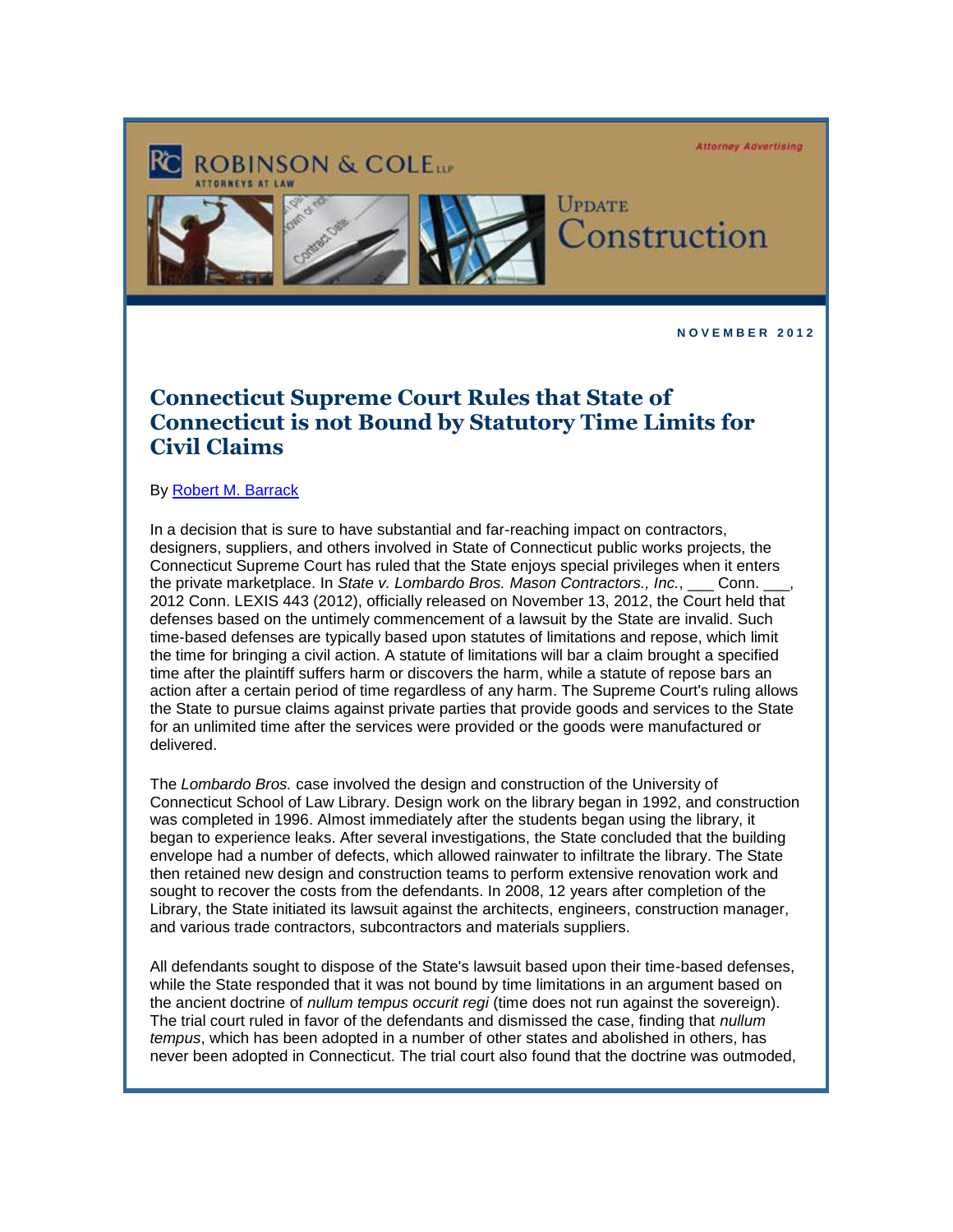unfair, and impractical when the State was acting as an owner.

The Connecticut Supreme Court reversed the judgment and sent the parties back to the trial court to continue litigating the case. The Court flatly rejected the notion that *nullum tempus* was never adopted in Connecticut, noting that although Connecticut cases have not expressly discussed the doctrine over the years, *nullum tempus* has been an accepted part of Connecticut's common law since colonial times. The doctrine arose from a general principle dating back to medieval England that a statute limiting one's rights would not apply to the king, now the State, unless the statute expressly allows it or if it applies to the State "by necessary implication," a standard that is very difficult to satisfy.

The Court rejected the defendants' arguments that the statutory limitations at issue applied to the State by necessary implication, or that the State had waived its right to assert *nullum tempus*. The Court held that *nullum tempus* and sovereign immunity were closely related doctrines, essentially intended to protect the financial interests of the State. As with sovereign immunity, only the legislature is authorized to waive or abolish *nullum tempus*. The Court reasoned that, if the legislature disagreed with *nullum tempus*, it would have already acted to abolish or limit the doctrine.

The Court even went so far as to reject the CM's argument that the State was bound by a time limit set forth in its contract. The Court found that, as with sovereign immunity, no state official or agency has the authority to waive *nullum tempus*, even in a negotiated contract, without prior approval from the legislature. Therefore, the defendants were not allowed to raise timebased defenses against the State, though the same claims would have been time barred on a private project. Some public works designers and contractors are now concerned that the State will be encouraged to actively investigate long-completed projects and initiate claims long since believed to have expired. In fact, there are reports of this already happening.

Due to the expanded potential for liability, the *Lombardo Bros.* decision has important implications for those who do business with State agencies, including quasi-public agencies, such as the Connecticut Resources Recovery Authority and Metro North. *Nullum tempus* could also apply to claims by municipalities, but only to the extent that they involve statewide interests. For example, a municipal school project has been held to primarily implicate local interests; however, a regional charter school or waste treatment facility might implicate State interests. Those who do business with the State, or on municipal projects where extended liability could apply, might wish to plan accordingly, beginning with the preliminary estimation of costs. They might consider notifying their insurance carriers before submitting proposals for State jobs. It might not be possible to purchase insurance on a claims-made basis in perpetuity, which could be particularly problematic for design professionals. Project-specific insurance is frequently prohibitively expensive, which could result in certain jobs being uninsurable. The specific impact on sureties that issue performance bonds for public projects has yet to be tested. Consideration might be given to extended potential liability when selecting trade contractors, subcontractors, and suppliers. The case also impacts the longterm implications of decisions involving such things as value engineering, requests for information, change orders and substitution of materials.

Perhaps most importantly, designers and contractors will be required to defend against claims long after their work for the State is completed, so that managers and employees with knowledge of the project could have relocated, retired, or become unable to testify as witnesses. Therefore, without meticulous documentation throughout a project or business relationship with the State, including written, electronic, photographic, and videographic